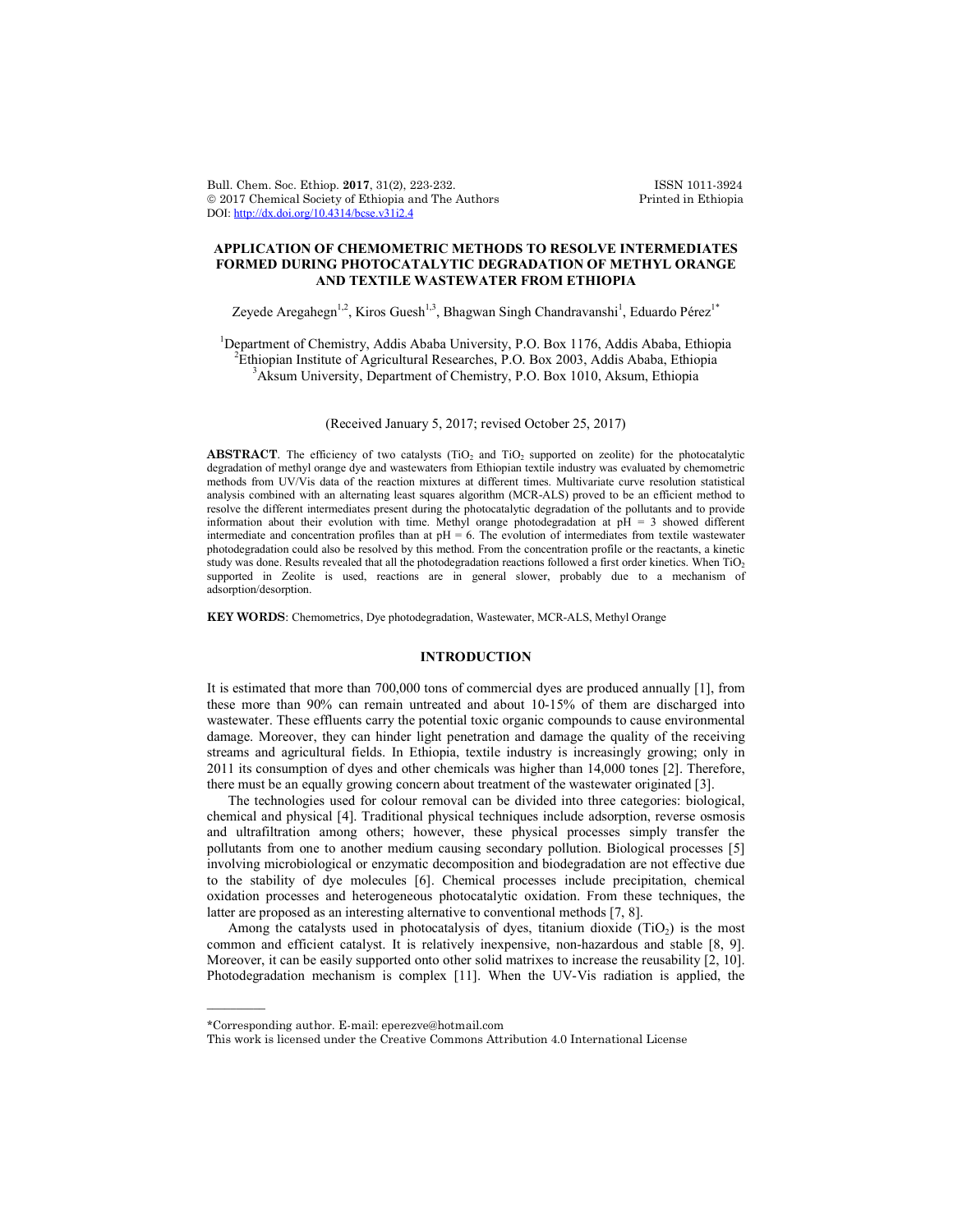photoelectron is promoted from the filled valence band of  $TiO<sub>2</sub>$  to the empty conduction band. Then the excitation process leaves a photogenerated hole  $(h<sup>+</sup>)$  on the valance band. Holes and electrons can migrate to the surface of  $TiO<sub>2</sub>$  particles and serve as redox sources that react with adsorbed reactants such as  $H_2O$ ,  $O_2$  and dye molecules, leading to the formation of superoxide radical anions, hydrogen peroxide and hydroxyl radicals that can oxidize the dye molecules. There are many factors affecting  $TiO<sub>2</sub>$  catalyzed photodegradation processes, such as initial load of the sample, amount of catalyst or temperature. pH of the solution has a complex effect on photocatalytic oxidation rates [11-13]. Reaction rates are generally different if the molecule of colorant is in its acidic or alkaline form.

The evolution of dye concentration as a function of reaction time is usually evaluated by UV-Vis adsorption since as reaction proceeds, the colour of the sample disappears. However, discolouration does not mean complete degradation. Dyes generally are formed by chemically stable moieties (aromatic rings). Some fragments obtained from incomplete degradation can still be toxic and they may not absorb within the visible range so, the absence of colour is not a good criterion to consider the treated water free of pollutants. In order to ensure the efficiency of the wastewater treatment it is necessary to design a method to determine the progress of the reaction and to analyze the intermediates formed. Such method must be easy, non-expensive and rapid enough to allow a real-time monitorization. Chromatography coupled with mass spectrometry has been proved to be a powerful technique to determine the intermediates during photocatalytic degradation of different dyes [14-17] but these techniques are time consuming and samples usually require pretreatment. A quicker and easier approach is to record UV-Vis spectra and resolve the intermediates using chemometric methods such as multivariate curve resolutionalternating least-squares (MCR-ALS), and evolving factor analysis (EFA) [17-19].

MCR-ALS has been successfully applied to study the photocatalytic degradation of model dyes and mixtures. It has allowed for example to resolve the time evolution of different intermediates during degradation of Acid Yellow 9 [17] and the effect of several factors on the degradation kinetics [18]. However, we have found no reports in literature about application of such methods in real wastewaters. In this paper, MCR-ALS treatment was applied to UV-Vis spectra to study the efficiency and reaction path of two TiO<sub>2</sub>-based catalysts in two different pH media for the photodegradation of Methyl Orange (MO) and wastewaters from a tannery in Ethiopia.

# **EXPERIMENTAL**

Methyl Orange (reagent grade, BDH Chemicals Limited, Poole, England) was used as a dye sample. Commercial nano-size  $TiO<sub>2</sub>$  and  $TiO<sub>2</sub>$  supported on zeolite were used as catalysts for the photocatalytic reaction. Solutions of 0.1 M H<sub>2</sub>SO<sub>4</sub> and 0.1 M NaOH were used to adjust the pH.  $TiO<sub>2</sub>$  supported on zeolite (8.5%  $TiO<sub>2</sub>$ ) catalyst was prepared in our laboratory by suspending the zeolite in a solution of titanium(IV) butoxide dissolved in a mixture of 2-propanol and water with volume ratio of 1:10:2 (Ti(OBut)<sub>4</sub> : CH<sub>3</sub>CHOHCH<sub>3</sub> : H<sub>2</sub>O) then calcined in air at 400 °C for 3 h. Details of the synthesis and full characterization were published elsewhere [2, 20].

The batch reactor is a cylindrical vessel made of quartz glass with a capacity of 0.75 L. It is continuously stirred by a magnetic stirrer and it has an outlet to sample the reacting mixture and to purge the oxygen flow. The source of light is a 150 W UV lamp (Heraeus medium pressure mercury lamp) that is surrounded by a cooling jacket by water recirculation. The lamp and jacket are immersed into the reacting solution.

A solution of 20 mg/L of Methyl Orange (MO) was initially prepared and adjusted to a value of pH such that upon addition of catalyst the final pH was either 3 or 6. MO has a transition pH interval of 3.1-4.4 so pH was chosen to explore the reactivity of MO in the acidic and the basic form.

In a typical experiment  $0.045$  g of TiO<sub>2</sub> was suspended into 750 mL of MO solution in the reactor. When  $TiO<sub>2</sub>/Z$ eo is used, 0.5 g was added instead in order to keep constant the amount of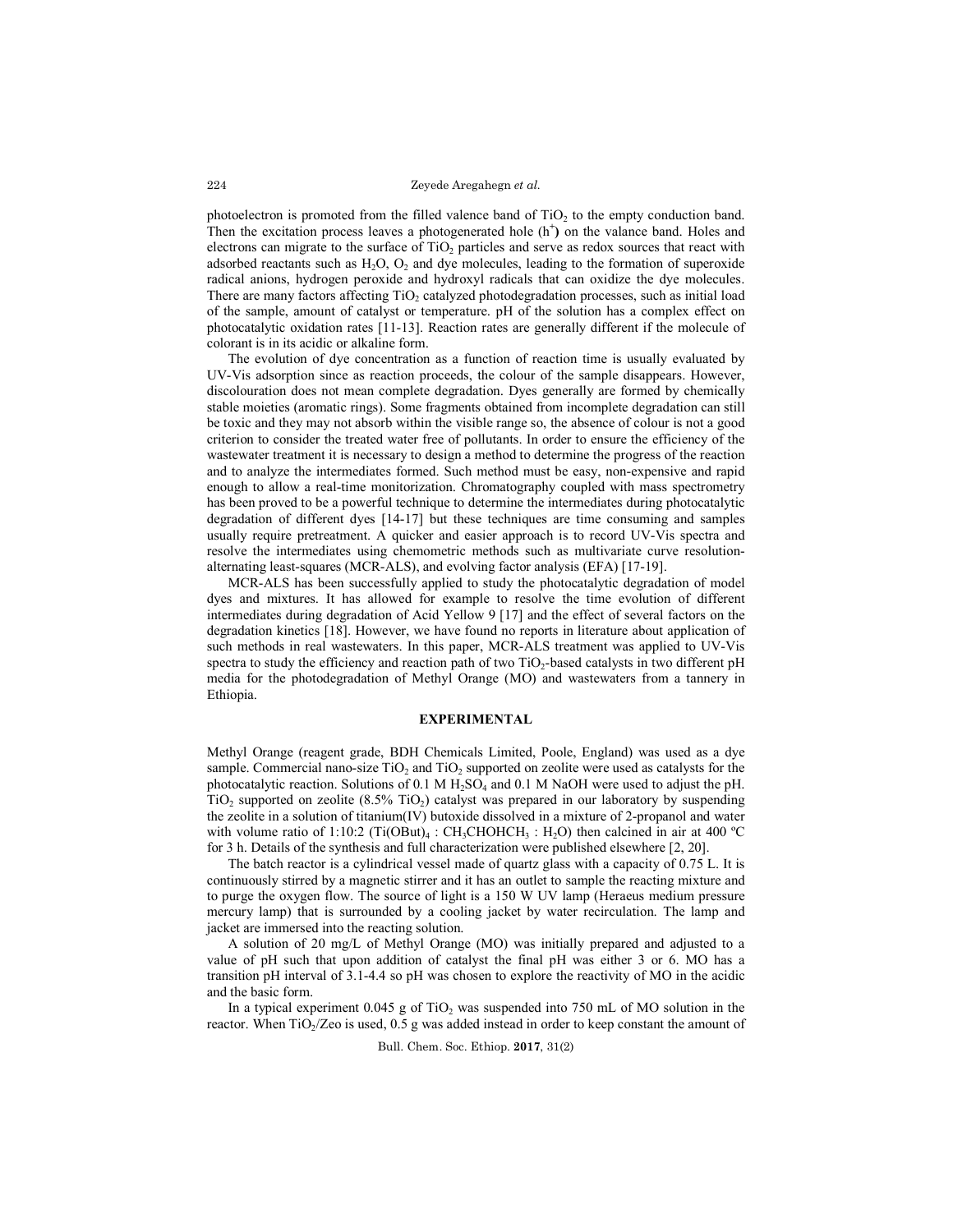active TiO<sub>2</sub>. A small flow of  $O_2$  was bubbled into the solution. The suspension was stirred for 30 min before irradiation is applied to let any adsorption process to occur. The first sample was taken immediately before the lamp was immersed and then at different time intervals. Sampling volume was ca. 10 mL. The samples were centrifuged for 20 min, the supernatant was carefully separated from the precipitate and the UV-Vis spectra was recorded using a Perkin-Elmer spectrum 65 UV/Vis/NIR double beam spectrophotometer using 1 cm path length quartz cells. Degradation experiments of wastewaters were conducted in a similar way [2] but concentration

is difficult to determine since the composition of the water is not known. Total organic carbon for the starting wastewater had been previously determined as 34.2 mg/L [2].

The statistical treatment was done by MCR-ALS algorithm using MATLAB 7.8. In first place, an estimation of the number of components is done using an evolving factor analysis [21] that analyses the evolution of the different factors with reaction time. The number of significant components was estimated visually and set to 4.

The data matrix  $\mathbf{D}$  ( $m \times 573$ ) was constructed with columns representing absorbances between 228 and 400 nm inclusive. Rows correspond to spectra at the different time intervals (*m*). MCR-ALS consists on decomposing the matrix **D** as:

$$
\mathbf{D} = \mathbf{C} \cdot \mathbf{S}^{\mathrm{T}} + \mathbf{E} \tag{1}
$$

Matrix **S** (573×4) contains information about the spectra profiles, i.e. for each component. **C**  $(m \times 4)$  is the profile of concentration, that is the concentration of each component in every sample taken at different times. Equation 1 is resolved iteratively to minimize the residual matrix **E**. Initial estimation for **C** was taken as the EFA profiles. The MCR-ALS algorithm was applied constrained to non-negativity for the concentration and spectral profiles. For reactions of wastewater the number of components resolved was 3.

# **RESULTS AND DISCUSSION**

#### *Degradation of Methyl Orange*

Discolouration of MO during the photocatalysis process using  $TiO<sub>2</sub>$  catalyst was effectively performed within the first hour since the solution had lost a significant intensity of orange colour. Figure 1 shows the UV-Vis spectra of MO degradation at different times of reaction using TiO<sub>2</sub> at pH = 3 and 6 and TiO<sub>2</sub>/Zeo at pH = 3. The characteristic absorption peak intensity for the sample decreases with increasing reaction time. After 240 min of UV irradiation, the absorption peak is totally removed when pure  $TiO<sub>2</sub>$  is used as catalyst. However, when using  $TiO<sub>2</sub>/Z$  the decrease of the intensity for the UV-Vis spectra is slower than when using pure TiO<sub>2</sub> catalyst. It must be taken into account that the absorbance at  $t = 0$  min is significantly lower when using the supported catalyst. That is because the zeolite is a porous structure with a high surface area. Then, it adsorbs part of the MO within its structure decreasing its concentration in solution [2].

Figure 2 to 4 show the concentration and spectral profiles for the species involved in MO photodegradation resolved by MCR-ALS. They display the typical behaviour of a reaction in different steps. Concentration of MO (black lines) decreases while several intermediate compounds appear at different times and degrade at different rates. Intermediate 1 and Intermediate 2 (red and blue lines, respectively) appear at shorter times, followed by Intermediate 3 (green line) that appears at a longer time. Spectrum of intermediate 1 has a similar shape than MO with their maxima in the visible region but shifted to lower wavelengths. Intermediate 1 then will contribute to the colour of the sample. Intermediates 2 and 3 absorb mainly in the region of UV.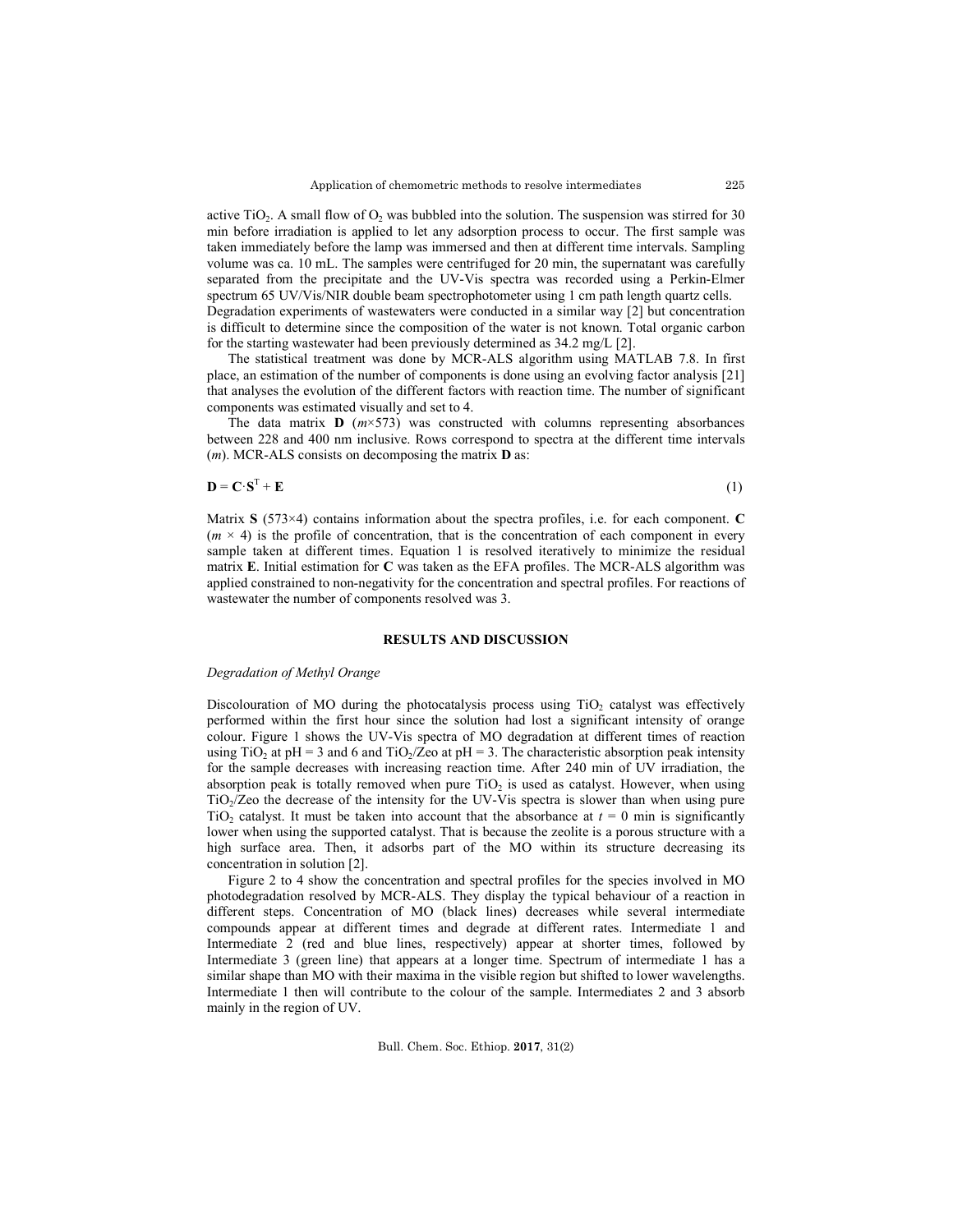

Figure 1. UV-Vis spectra for the photocatalytic degradation of 20 mg/L MO solution at a) pH = 3 with commercial TiO<sub>2</sub> catalyst, b) pH = 6 with commercial TiO<sub>2</sub> catalyst, c)  $p\hat{H} = 3$ with TiO<sub>2</sub> supported on zeolite catalyst.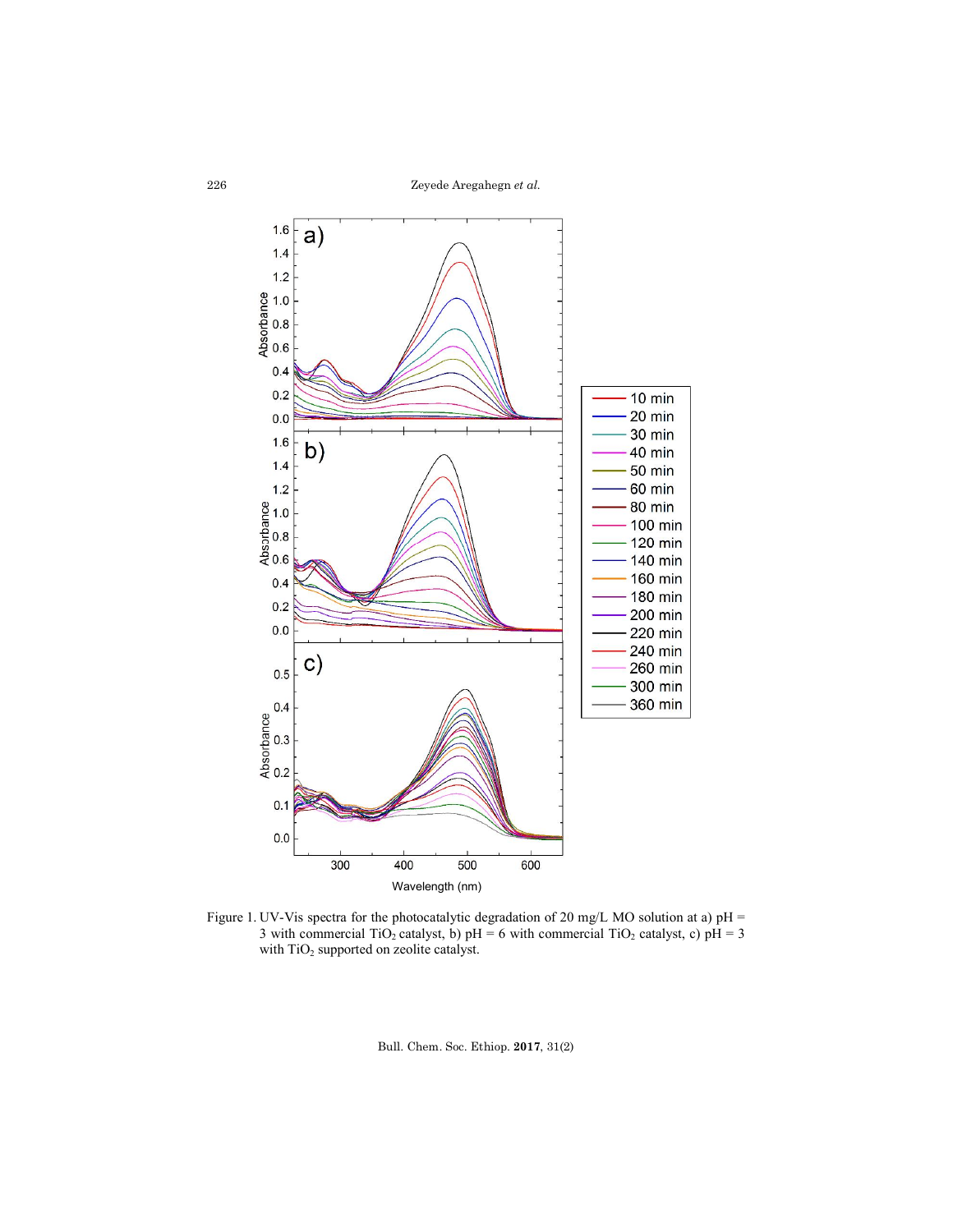

Figure 2. Profiles of the chemical species involved in the photooxidative degradation of MO at  $pH = 3$  using TiO<sub>2</sub> catalyst obtained by MCR-ALS, a) concentration profile and b) spectral profile.



Figure 3. Profiles of the chemical species involved in the photooxidative degradation of MO at  $pH = 6$  using TiO<sub>2</sub> catalyst obtained by MCR-ALS. a) concentration profile and b) spectral profile.



Figure 4. Profiles of the chemical species involved in the photooxidative degradation of MO at  $pH = 3$  using TiO<sub>2</sub> supported on zeolite as catalyst obtained by MCR-ALS. a) concentration profile and b) spectral profile.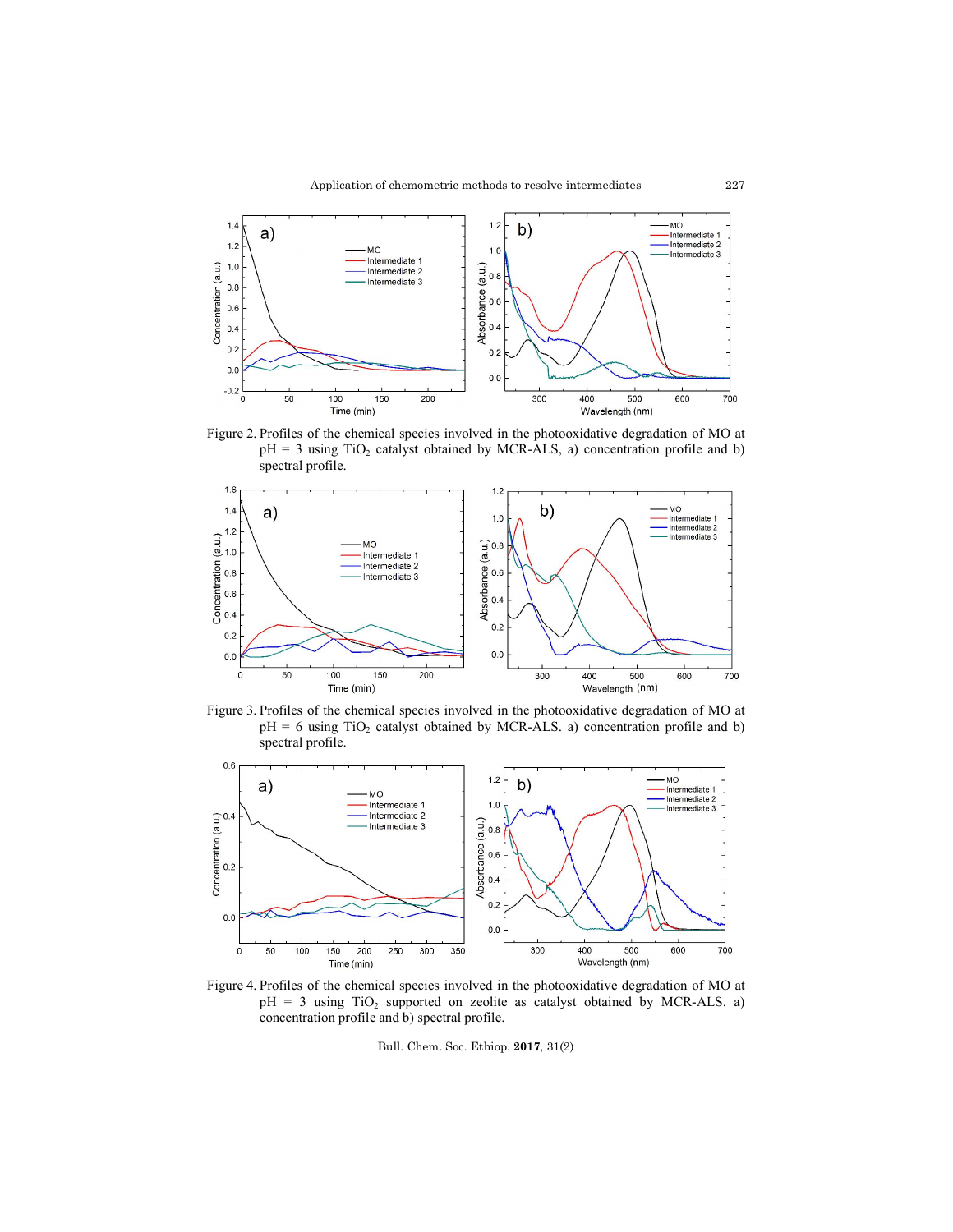However, some differences are observed depending on the reaction conditions. Spectral profiles for Intermediate 1 at  $pH = 6$  show absorbance at lower wavelengths than  $pH = 3$ indicating that photodegradation 3 follows a different path because the reactant and the first intermediate have different structures. Spectral profiles for Intermediate 2 show also significant differences, at  $pH = 6$  it absorbs preferentially in the UV region.

From the concentration profile, the degradation process is completed within shorter time when using  $TiO<sub>2</sub>$  catalyst than  $TiO<sub>2</sub>$  supported on zeolite (Figure 4). The concentration profile for MO does not disappear until ca. 300 min when using  $TiO<sub>2</sub>/Ze<sub>0</sub>$  while concentration of Intermediates 1 to 3 gradually increases with time. It seems that the reaction time was not sufficient to start degrading them since their concentration stay at low values.

The results obtained in this work agree to other reports found in literature. GC-MS analysis of the photodegradation of MO [14, 15] showed that in the first steps, oxidation intermediates similar to MO are detected, and they absorb UV-Vis at lower wavelenghths. These intermediates are originated from two possible mechanisms: demethylation of the -N( $CH<sub>3</sub>$ ) moiety of MO and  $\cdot$ OH attack to an aromatic ring. If the MO is originally in its red form (pH  $>$ 4.4), quinonoid intermediates are also possible [15]. Three intermediates from the photodegradation of Acid Yellow 9 were also detected by UV-Vis and MCR-ALS statistical treatment and their concentration and spectral profiles follow behaviour similar to those in this work [17]. According to them, Acid Yellow 9 is oxidized to an intermediate of similar structure that is subsequently split into two smaller aromatic compounds (fragments from the breaking of the azo bond). The same seems to be happening in our case. Intermediate 1 seems to be a molecule that has a similar structure than the starting reactant. Intermediates 2 and 3, however have a UV-Vis profile significantly different to MO, which may indicate fragments that keep a certain degree of aromaticity but with very different structure [17].

### *Degradation of wastewater*

Photocatalytic degradation of a wastewater from a textile industry in Ethiopia using  $TiO<sub>2</sub>$  and TiO<sub>2</sub>/Zeo was reported previously  $[2, 20]$ . Discolouration of wastewaters was evaluated by monitoring the maximum in the UV-Vis spectra. In this work, the spectra were analysed in more detail by applying MCR-ALS algorithm. UV-Vis spectra of the reacting mixture at different times using  $TiO<sub>2</sub>$  and  $TiO<sub>2</sub>/Z$ eo are shown in Figure 5a and 6a, respectively. A MCR-ALS treatment was done to these spectra to resolve them into different intermediates. Figures 5b and 6b show the corresponding concentration profiles. Again, the behaviour is typical of a reaction in different stages as the degradation of MO. Wastewater concentration (black line) decreases quickly with time while a first intermediate appears (red line) in the first minutes of the reaction that starts to decrease again after 240 min of reaction, presumably to a second intermediate (blue line). Concentration for this latter intermediate increases with time and does not reach a maximum. These results, displayed in figures 5b and 6b, suggest a reaction path MO  $\rightarrow$ Intermediate  $1 \rightarrow$  Intermediate 2.

The concentration profiles obtained when using  $TiO<sub>2</sub>$  supported in zeolite as catalyst show a very similar profile but the first stage (MO  $\rightarrow$  Intermediate 1) seems to be slightly slower whereas the second stage (Intermediate  $1 \rightarrow$  Intermediate 2) goes faster.

These results show that it is possible to analyze the progress of a degradation reaction of wastewaters using a UV-Vis spectrophotometry data coupled to MCR-ALS statistical treatment. This procedure is quick and inexpensive, because as it can be adapted so that the energy is obtained from solar light and it does not require costly facilities. Due to these advantages, new possibilities are opened for real-time monitorization in photocatalytic degradation of wastewater coming from textile industries in Ethiopia.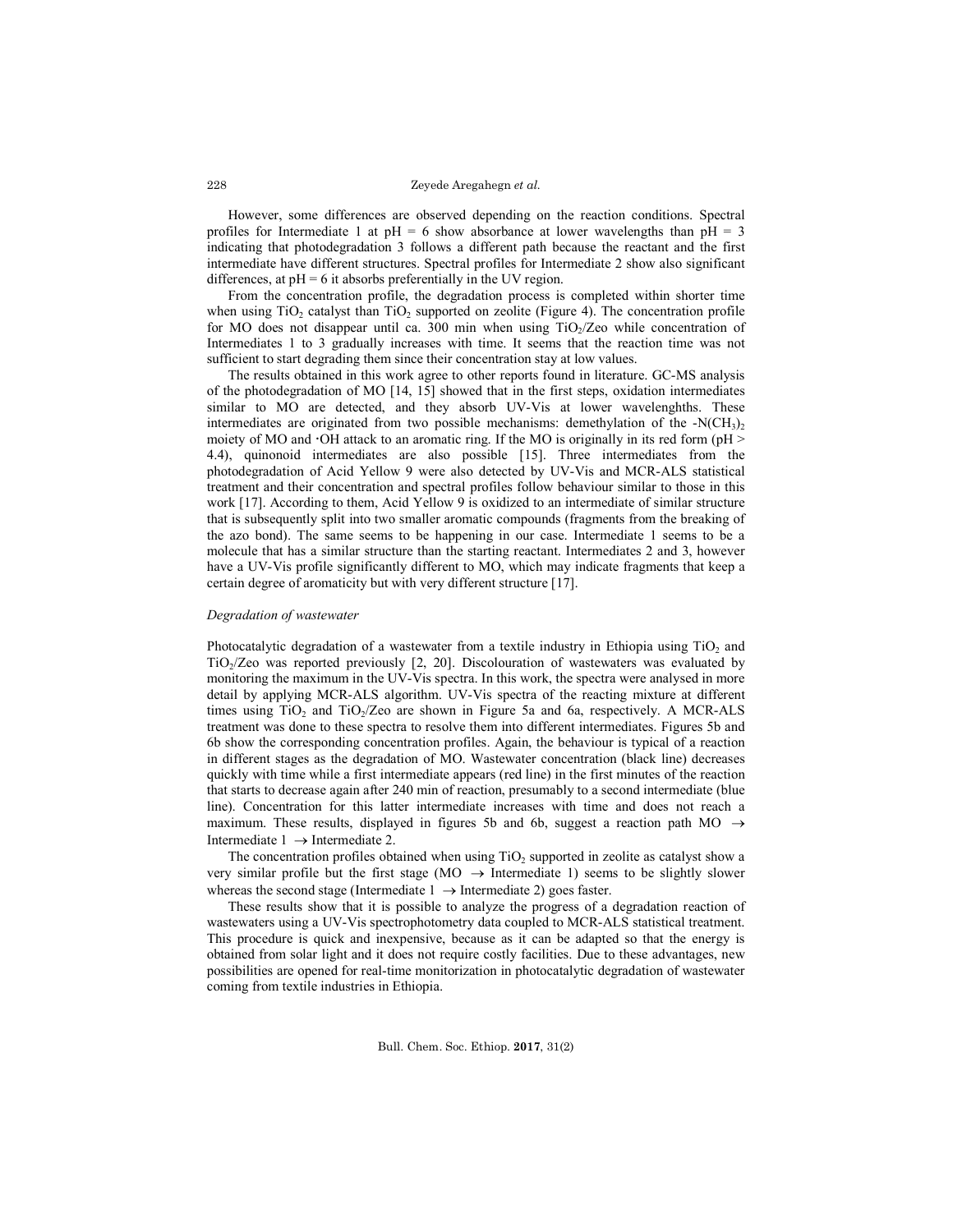

Figure 5. a) UV-Vis spectra for the photocatalytic degradation of real wastewater using  $TiO<sub>2</sub>$ . b) Concentration profile of the components resolved by MCR-ALS.



Figure 6. a) UV-Vis spectra for the photocatalytic degradation of real wastewater using TiO2/Zeo. b) Concentration profile of the components resolved by MCR-ALS.

### *Kinetic study*

Monitoring the absorbance at the maximum of the peak is not a rigorous method to study the kinetics of any degradation because the spectra measured consists of a mixture of intermediates including the starting reactant; these intermediates may absorb at similar wavelengths and bias the absorbance value for the reactant. However, once the contribution of the different components to the UV-Vis spectra has been resolved, it is possible to carry out a rigorous study of the kinetics of reaction for the photodegradation of MO. The evolution of the concentration of MO with respect to time can be obtained from the concentration profiles obtained by MCR-ALS; assuming the absorbance at  $t = 0$  corresponds to 20 mg/L for the reactions using pure  $TiO<sub>2</sub>$ . Data are displayed in Figure 7.

For the first stage ( $MO \rightarrow Intermediate$ ), since there are no other reactants involved and the rest of the parameters that can affect the reaction (irradiation, catalyst concentration, etc) do not vary, the MO degradation can be postulated to follow a general pseudo n-degree kinetics equation: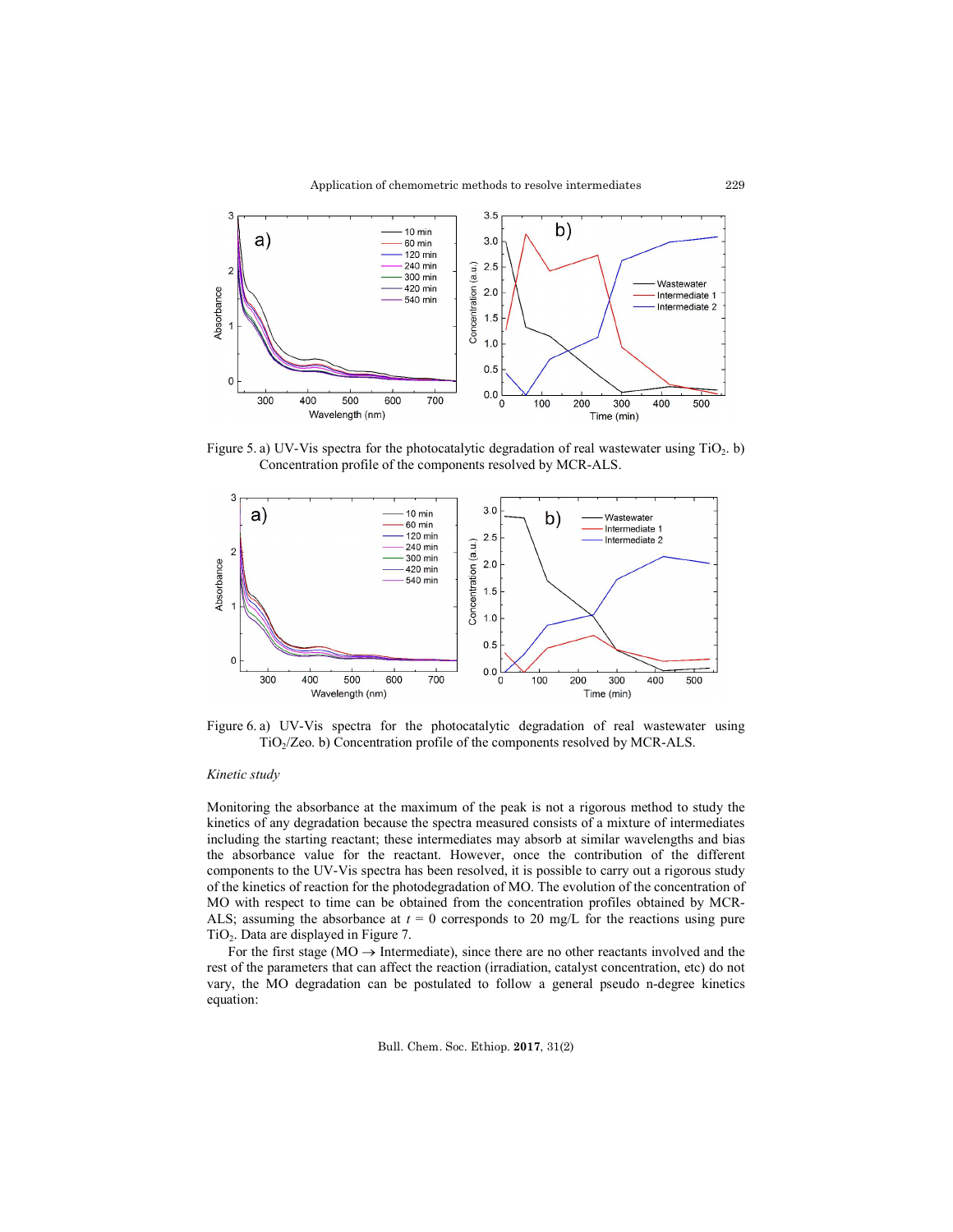Zeyede Aregahegn *et al.*

$$
-\frac{dC_{MO}}{dt} = k_n C_{MO}^n \tag{2}
$$

Plots of ln  $C_{MO}$  vs *t* followed a linear trend so the order of the kinetics was  $n = 1$  for the three MO degradations. Figure 7 shows the MO concentration obtained from the concentration profiles of MCR-ALS and the fitting to a  $1<sup>st</sup>$  order kinetics equation. For the degradation of wastewater, the concentration of the dye cannot be determined in absolute units but  $k_l$  can be obtained from concentration in arbitrary units by fitting  $lnC/C<sub>0</sub>$  vs t. The calculated kinetic constants are shown in Table 1.



Figure 7. Kinetics for the photodegradation of MO using  $(-\blacksquare -)$ : TiO<sub>2</sub> at pH = 3;  $(-\lozenge -)$ : TiO<sub>2</sub> at pH = 6; ( $-\triangle$ –): TiO<sub>2</sub>/Zeo at pH = 3.

Table 1. Rate constants for the degradation of MO and wastewater.

| Reactant   | Catalvst              | pΗ           | (min   |
|------------|-----------------------|--------------|--------|
| MО         | TiO,                  |              | 0.0375 |
| MО         | TiO <sub>2</sub>      |              | 0.0196 |
| MО         | $TiO_2/Z$ eo          |              | 0.0052 |
| Wastewater | TiO <sub>2</sub>      | Not measured | 0.0068 |
| Wastewater | TiO <sub>2</sub> /Zeo | Not measured | 0.0062 |

The reaction for the step  $MO \rightarrow$  Intermediate 1 at pH = 3 is faster as shown in Table 1. Comparing the reaction of degradation of MO at  $pH = 3$  using different catalysts the supported catalyst degrades MO slower that the neat  $TiO<sub>2</sub>$ . One must take into account however that there is a first stage of adsorption that decreases significantly the initial concentration of MO. Also, the equilibrium of adsorption/desorption of MO onto zeolite may affect the speed of reaction. Degradation of wastewater is generally slower than degradation of MO probably because the dyes in the wastewater are more stable to photodegradation than MO. The kinetic constant for the degradation of wastewater using supported catalyst is slightly lower than using  $TiO<sub>2</sub>$ , unlike what it is observed if only absorbance is monitored [2]. This is consistent to the concentration

Bull. Chem. Soc. Ethiop. **2017**, 31(2)

230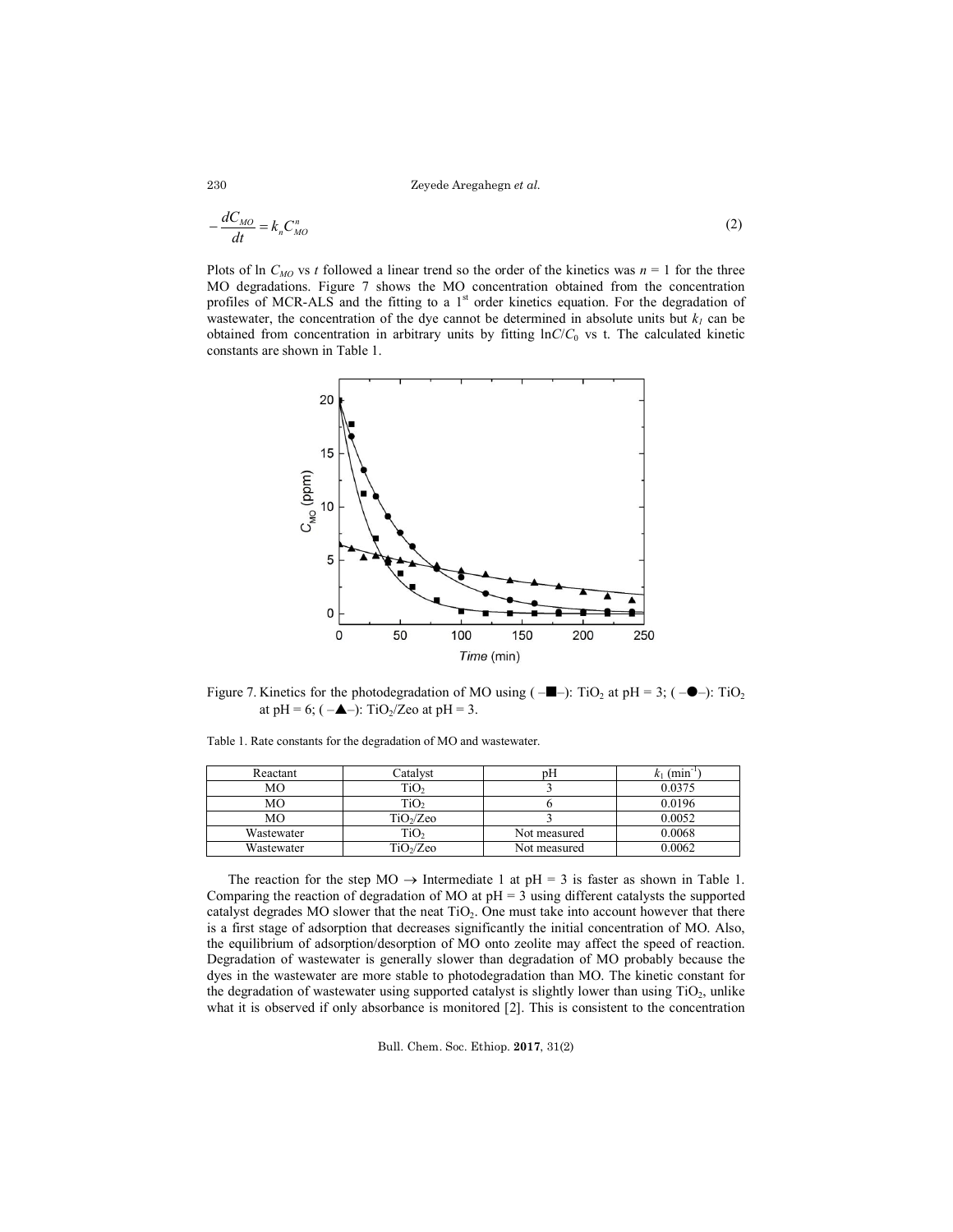profile shown in Figure 6 where the concentration of Intermediate 1 is significantly lower when using  $TiO<sub>2</sub>/Z$ eo and this intermediate also absorbs in UV-Vis.

## **CONCLUSION**

Multivariate curve resolution-alternating least-squares method (MCR-ALS) was successfully applied to resolve the intermediates of the photocatalytic degradation of methyl orange and real wastewaters of a textile industry in Ethiopia using  $TiO<sub>2</sub>$  and  $TiO<sub>2</sub>$  supported on zeolite as catalysts. pH values of 3 and 6 were evaluated for comparison. The concentration profiles are typical of a reaction in steps. For the MO degradation, the spectral profiles suggest that the first step yields an intermediate with a similar structure than MO followed by intermediates with a certain degree of aromaticity but much less coloured. Probably fragments from breaking the azo bond. The photodegradation follows a different mechanism depending on the pH. A kinetic study was done from the concentration profile of the reactants. All the reactions followed a pseudo  $1<sup>st</sup>$  order kinetics. Reactions using TiO<sub>2</sub>/Zeo are generally slower but the zeolite support contributes with an adsorption/desorption mechanism.

# **ACKNOWLEDGEMENTS**

The authors gratefully acknowledge Mª Soledad Larrechi, Isabel Díaz and Yonas Chebude for advice and support. Z. A. would also like to thank to the Ethiopian Institute of Agricultural Researches for providing financial support.

#### **REFERENCES**

- 1. Jafari, N.; Kasra-Kermanshahi, R.; Soudi, M.R.; Mahvi, A.H.; Gharavi, S. Degradation of textile reactive azo dye by a combined biological-photocatalytic process: Candida tropicalis Jks2-TiO2/UV. *Iranian J. Environ. Health Sci*. *Eng.* **2012**, 9, Article 33. DOI: 10.1186/1735- 2746-9-33.
- 2. Guesh, K.; Mayoral, A.; Marquez-Alvarez, C.; Chebude, Y.; Díaz, I. Enhanced photocatalytic activity of  $TiO<sub>2</sub>$  supported on zeolites tested in real wastewaters from textile industry of Ethiopia. *Micropor. Mesopor. Mater*. **2016**, 225, 88–97.
- 3. Reddy, S.S.; Kotaiah, B.; Reddy, N.S.P. Color pollution control in textile dyeing industry effluents using tannery sludge derived activated carbon. *Bull. Chem. Soc. Ethiop.* **2008**, 22, 369–378.
- 4. Sahu, O.; Karthikeyan. M.R. Reduction of textile dye by using heterogeneous Photocatalysis*. Am. J. Environ. Protect*. **2013**, 2, 90–99.
- 5. Dos Santos, A.B.; Cervantes, F.J.; Lier, J.B. Review paper on current technologies for decolourisation of textile wastewaters: Perspectives for anaerobic biotechnology. *Bioresour. Technol*. **2007**, 98, 2369–2385.
- 6. Río, A.I.; Benimeli, M.J.; Molina, J.; Bonastre, J.; Cases, F. Electrochemical treatment of C.I. reactive black 5 solutions on stabilized doped Ti/SnO<sub>2</sub> electrodes. *Int. J. Electrochem. Sci*. **2012**, 7, 13074–13092.
- 7. Fujishima, A.; Honda, K. Electrochemical photolysis of water at a semiconductor electrode. *Nature*, **1972**, 238, 37–38.
- 8. Hoffmann, M.R.; Martin, S.T.; Choi, W.; Bahnemannt, D.W. Environmental applications of semiconductor photocatalysts. *Chem. Rev*. **1995**, 95, 69–96.
- 9. Fujishima, A.; Rao, T.N.; Tryk, D.A. Titanium dioxide photocatalysis. *J. Photochem. Photobiol. C*. **2000**, 1, 1–21.